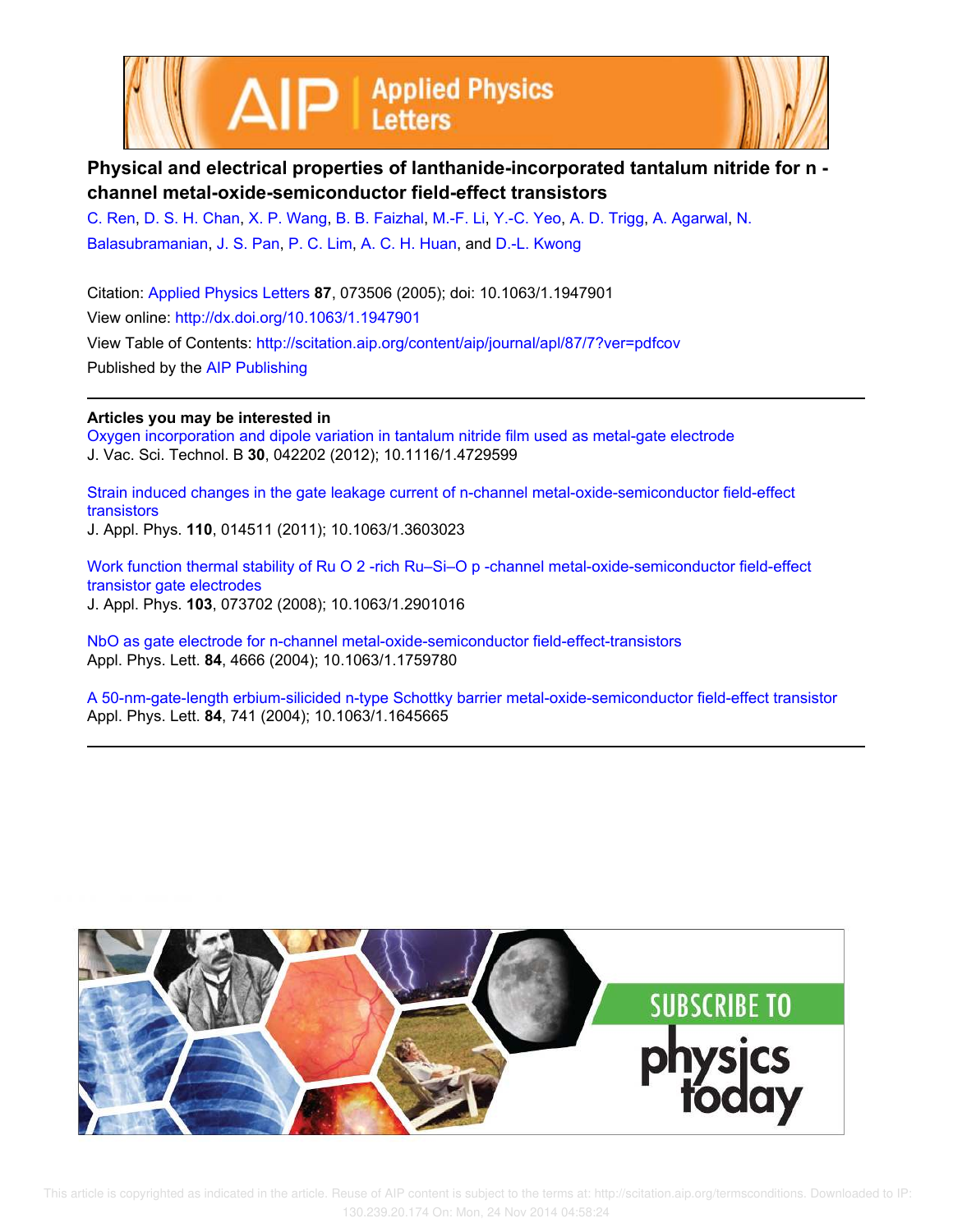## **Physical and electrical properties of lanthanide-incorporated tantalum nitride for <sup>n</sup>-channel metal-oxide-semiconductor field-effect transistors**

C. Ren, D. S. H. Chan,<sup>a)</sup> X. P. Wang, B. B. Faizhal, M.-F. Li, and Y.-C. Yeo *Silicon Nano Device Laboratory, Department of Electrical and Computer Engineering, National University of Singapore, Singapore 117576*

A. D. Trigg, A. Agarwal, and N. Balasubramanian *Institute of Microelectronics, Science Park II, Singapore 117685*

J. S. Pan, P. C. Lim, and A. C. H. Huan *Institute of Materials Research and Engineering, Singapore 117602*

## D.-L. Kwong

*Department of Electrical and Computer Engineering, The University of Texas, Austin, Texas 78712*

Received 25 January 2005; accepted 9 May 2005; published online 10 August 2005-

Lanthanide-incorporated tantalum nitride (TaN) is studied as a potential metal gate candidate for *n*-channel metal-oxide-semiconductor field-effect transistors (*n*-MOSFETs). Lanthanides such as terbium (Tb), erbium (Er), and ytterbium (Yb) are introduced into TaN to form  $Ta_{1-x}Tb_xN_y$ ,  $Ta_{1-x}Er_xN_y$ , and  $Ta_{1-x}Yb_xN_y$  metal gates, respectively, on SiO<sub>2</sub> dielectric. The resistivity, crystallinity, film composition, and work function of  $Ta_{1-x}Tb_xN_y$ ,  $Ta_{1-x}Er_xN_y$ , and  $Ta_{1-x}Yb_xN_y$  films were investigated at different post-metal-anneal temperatures and for different lanthanide concentrations. It was found that the work function of lanthanide-incorporated TaN can be effectively tuned by increasing the concentration of lanthanide. Work functions of about 4.2–4.3 eV can be achieved even after a 1000 °C rapid thermal anneal, making lanthanide-incorporated TaN a promising metal gate candidate for *n*-MOSFETs. The enhanced nitrogen concentration and the possible presence of lanthanide-N or Ta-N-lanthanide compounds in lanthanide-incorporated TaN film could be responsible for its chemical-thermal stability on SiO<sub>2</sub>. © 2005 American Institute of *Physics*. DOI: 10.1063/1.1947901

Scaling of complementary metal-oxide-semiconductor (CMOS) devices requires the metal gate electrodes to address the gate depletion, dopant penetration, and high gate resistance problems associated with the conventional polycrystalline silicon gate electrode. In order to satisfy the threshold voltage requirement, metal gates with work functions close to the conduction and valence bands of silicon are desired for *n*- and *p*-channel metal-oxide-semiconductor field-effect transistors (MOSFETs), respectively.<sup>1</sup> One of the major challenges in metal gate CMOS technology is the realization of a low work-function metal gate with good thermal stability for *n*-channel MOSFETs using a conventional gate-first CMOS process.<sup>2,3</sup>

Binary metal alloys, such as Ru-Ta and Ta-Ti, have been studied to achieve tunable work functions over a wide range.<sup>4,5</sup> However, thermal stability of these binary alloys tends to degrade when the concentration of the low workfunction component increases. Refractory metal nitrides, such as tantalum nitride (TaN), hafnium nitride (HfN), and titanium nitride (TiN), have drawn considerable attention due to their excellent thermal and chemical stability. $6-8$  Their work functions, nevertheless, are close to the midgap position of silicon, rendering the threshold voltage too high to be useful in bulk MOSFETs.

In this study, we report a novel approach to modify the work function of TaN by incorporating lanthanide elements (Tb, Er, and Yb) into TaN metal gate for *n*-channel MOS- FETs. Incorporating lanthanide elements with low work functions can effectively lower the work function of TaN, and this allows the tuning of the metal gate work function by varying the concentration of lanthanide incorporated. Moreover, work-function values of about 4.2–4.3 eV can be



FIG. 1. AES depth profiling for  $\text{TaN/Ta}_{0.94}\text{Tb}_{0.06}\text{N}_y/\text{SiO}_2$  (a,b) and TaN/Ta<sub>0.95</sub>Erb<sub>0.05</sub>N<sub>y</sub>/SiO<sub>2</sub> (c,d) gate stacks before and after 1000 °C RTA in N<sub>2</sub> ambient.

0003-6951/2005/87(7)/073506/3/\$22.50

130.239.20.174 On: Mon, 24 Nov 2014 04:58:24

a)Author to whom correspondence should be addressed; electronic mail: danielchan@nus.edu.sg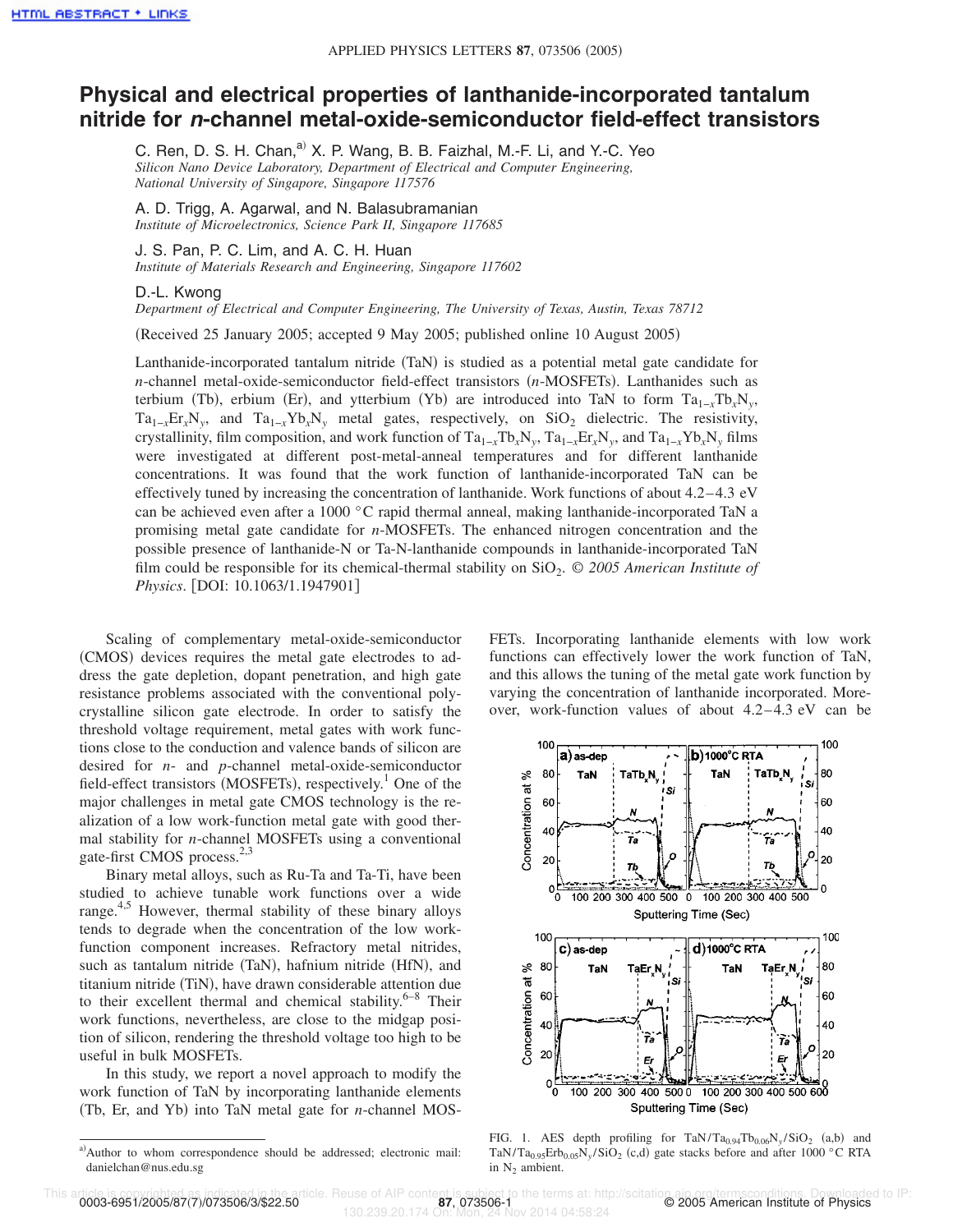

FIG. 2. The XPS spectra of the (a) N 1s, (b) Ta  $4f$ , and (c) Tb  $4d$  region for the as-deposited  $Ta_{1-x}Tb_xN_y$  films with different Tb concentrations: (1) TaN; (2)  $Ta_{0.97}Tb_{0.03}N_y$ ; (3)  $Ta_{0.94}Tb_{0.06}N_y$ ; (4)  $Ta_{0.9}Tb_{0.1}N_y$ ; (5)  $Ta_{0.87}Tb_{0.13}N_y$ .

achieved after a rapid thermal anneal (RTA) process at 1000 °C, making lanthanide-incorporated TaN very attractive as a metal gate candidate for the gate-first CMOS process. 9 The resistivity, crystallinity, film composition, and binding characteristics of Ta<sub>1−*x*</sub>Tb<sub>*x*</sub>N<sub>*y*</sub>, Ta<sub>1−*x*</sub>Er<sub>*x*</sub>N<sub>*y*</sub>, and  $Ta_{1-x}Yb_xN_y$  films are studied as functions of lanthanide concentration and annealing temperature. Thermal stability of the lanthanide-incorporated TaN with  $SiO<sub>2</sub>$  dielectric is also investigated.

MOS capacitors with various  $SiO<sub>2</sub>$  gate dielectric thicknesses were fabricated on  $p$ -Si (100) substrates (6–9  $\Omega$  cm). Ta1−*<sup>x</sup>*Tb*x*N*<sup>y</sup>* , Ta1−*<sup>x</sup>*Er*x*N*<sup>y</sup>* , and Ta1−*<sup>x</sup>*Yb*x*N*<sup>y</sup>* were deposited on thermally grown  $SiO<sub>2</sub>$  by reactive cosputtering of Ta and Tb (or Er, Yb) targets in a  $N_2$  and Ar ambient. The sputtering power of the Ta target was kept at a constant value, while that of the Tb (or Er, Yb) target was varied to control the concentration of lanthanide in the TaN film. The  $N_2$  and Ar flow rates were kept at 5 and 25 sccm, respectively, for all the films. *In situ* TaN capping layer with a thickness of  $\sim$ 1000 Å was deposited subsequently on top of all the lanthanide-incorporated TaN films to reduce the sheet resistance of the gate electrode stacks. The metal gate materials were then patterned by using  $Cl_2$ -based dry etching and followed by a wet etching process. Some of the devices were subjected to RTA at 800–1000 °C for 20 s in N<sub>2</sub> ambient for the evaluation of their thermal stability. Finally, all samples received a forming gas anneal at 420 °C for 30 min. Auger electron spectroscopy (AES), x-ray photoelectron spectroscopy (XPS), and x-ray diffraction (XRD) analysis were performed for material characterization. Sheet resistance of all the films was measured by a four-point probe. Capacitancevoltage (C-V) and current-voltage (I-V) characteristics were measured using HP4284 and HP4156A, respectively. Equivalent oxide thickness (EOT) and flatband voltage (V<sub>FB</sub>) values were obtained by fitting the high-frequency *C*-*V*



FIG. 3. Resistivity of lanthanide-incorporated TaN materials with different lanthanide elements before and after RTA at different temperatures in  $N_2$ ambient.

curves with simulated *C*-*V* curves produced by the QMCV program. 10

The depth profile of the TaN/lanthanide-incorporated-TaN gate stack is studied by AES analysis. Figure 1 presents the AES results of the TaN/Ta<sub>0.94</sub>Tb<sub>0.06</sub>N<sub>y</sub>/SiO<sub>2</sub> and  $\text{TaN/Ta}_{0.95}\text{Er}_{0.05}\text{N}_y/\text{SiO}_2$  gate stacks before and after 1000 °C RTA. The Ta, Tb (Er), and N profiles appear to be very uniform across the TaN and  $Ta_{0.94}Tb_{0.06}N_v$  $(Ta_{0.95}Er_{0.05}N_y)$  films, without significant change observed before and after the 1000 °C RTA. It is found that the nitrogen concentration in  $Ta_{0.94}Tb_{0.06}N_y$  (or  $Ta_{0.95}Er_{0.05}N_y$ ) is remarkably higher than that in TaN film, which is observed from both the AES intensity profile and the concentration profile. Since the  $N_2/Ar$  flow and the Ta sputtering power during deposition are kept constant for both  $Ta_{0.94}Tb_{0.06}N_{v}$ (or  $Ta_{0.95}Er_{0.05}N_y$ ) and TaN films, this result implies that the presence of Tb (Er) enhances the nitrogen incorporation in  $Ta_{1-x}Tb_xN_y$  (or  $Ta_{1-x}Er_xN_y$ ) films. The reason needs to be further investigated. A plausible explanation could be that the lanthanide elements such as Tb and Er are more reactive than Ta so that it more easily combines with nitrogen. The higher N concentration may contribute to the thermal stability of lanthanide-incorporated TaN materials.

To study the effect of lanthanide on the binding energy of Ta and N in lanthanide-incorporated TaN films, XPS corelevel spectra of N 1*s*, Ta 4*f*, and Tb 4*d* regions for the asdeposited Ta1−*x*Tb*x*N*<sup>y</sup>* films with different Tb concentrations are shown in Fig. 2. The Tb/ $(Ta+Tb)$  ratios are determined from the Ta  $4f$  and Tb  $4d$  peaks. As shown in Fig. 2(a), the binding energy of the N 1*s* peak shifts to lower energy as the Tb concentration increases, while that of the Ta  $4p_{3/2}$  peak

TABLE I. Work function and barrier height of lanthanide-incorporated TaN on  $SiO<sub>2</sub>$  as a function of rapid thermal anneal (RTA) temperatures.

| Gate electrode            | Work function<br>(eV) |                       |                 |                  | Barrier height<br>(eV) |                 |                 |         |
|---------------------------|-----------------------|-----------------------|-----------------|------------------|------------------------|-----------------|-----------------|---------|
|                           | 420 °C                | 800 °C                | 900 $\degree$ C | $1000 \degree C$ | 420 °C                 | 800 °C          | 900 $\degree$ C | 1000 °C |
| TaN                       | 4.4                   |                       | 4.5             | 4.7              | 3.44                   |                 | 3.5             | 3.73    |
| $Ta_{0.94}Tb_{0.06}N_{v}$ | 4.08                  |                       | 4.15            | 4.23             | 3.12                   |                 | 3.25            | 3.36    |
| $Ta_{0.95}Er_{0.05}N_{v}$ | 4.17                  | 4.28                  | 4.34            | 4.30             | 3.14                   | 3.23            | 3.32            | 3.29    |
| $T_0 + V h + M_H$         |                       | $A A A = A 3A + A 36$ |                 | $A-37$ $340$     |                        | $-2.25$ $-2.41$ |                 | 3.05    |

This article is copyrighted as  $\Re\omega s \Re\omega s \Re\omega s$  in a need  $34$  AIP content is subject to the  $349$ ns at:  $\Re\varphi s$ /scitat $3.4$  a.jp.org/ $\Re\varphi s$  sconditions. Downloaded to IP: